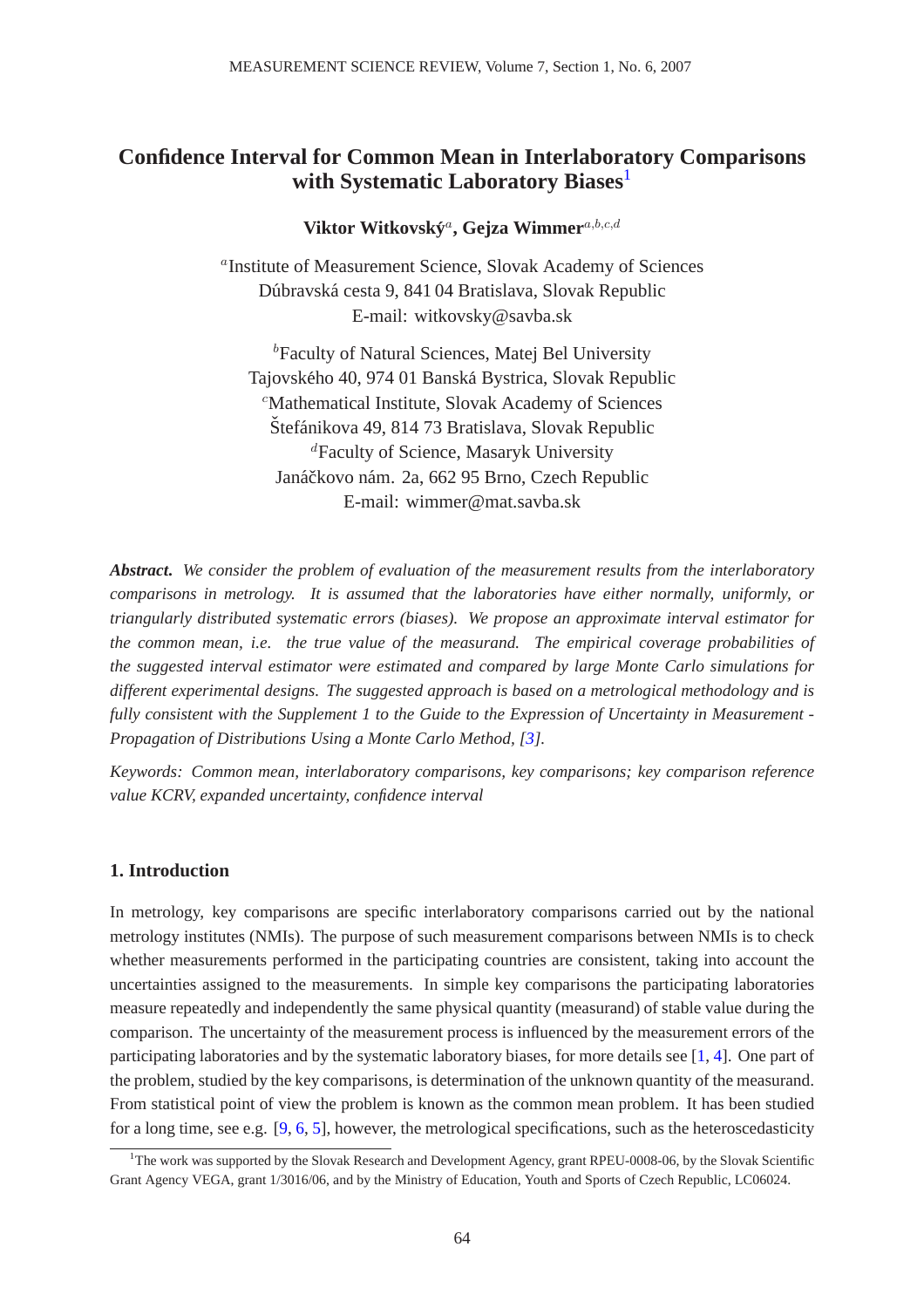| k <sub>i</sub>        | Laboratory       | Country              | $\bar{y}_i$ | $n_i$ | $s_i$     | $\sigma_{(B),i}$ |
|-----------------------|------------------|----------------------|-------------|-------|-----------|------------------|
|                       |                  |                      |             |       |           |                  |
| 1                     | <b>PTB</b>       | Germany              | 0.12662     | 9     | 0.0000429 | 0.0000617        |
| $\mathcal{D}_{\cdot}$ | <b>BNM-CESTA</b> | France               | 0.12690     | 5     | 0.0005477 | 0.0003164        |
| 3                     | <b>CSIRO-NML</b> | Australia            | 0.12670     | 5     | 0.0000837 | 0.0001864        |
| 4                     | <b>CMI</b>       | Czech Republic       | 0.12670     | 5     | 0.0002321 | 0.0003260        |
| 5                     | CSIR-NML         | South Africa         | 0.12710     | 5     | 0.0000837 | 0.0003795        |
| 6                     | <b>CENAM</b>     | Mexico               | 0.12657     | 5     | 0.0000826 | 0.0003142        |
| 7                     | NRC.             | Canada               | 0.12650     | 5     | 0.0002688 | 0.0002650        |
| 8                     | <b>KRISS</b>     | Korea                | 0.12659     | 6     | 0.0000361 | 0.0002274        |
| 9                     | <b>NMIJ</b>      | Japan                | 0.12655     | 4     | 0.0000818 | 0.0003137        |
| 10                    | <b>VNIIM</b>     | Russia               | 0.12694     | 5     | 0.0001140 | 0.0002746        |
| 11                    | <b>NIST</b>      | <b>United States</b> | 0.12640     | 5     | 0.0002000 | 0.0001954        |
| 12                    | Nmi-VSL          | The Netherlands      | 0.12662     | 5     | 0.0001171 | 0.0001560        |
|                       |                  |                      |             |       |           |                  |

<span id="page-1-0"></span>Table 1: Sample means, number of replications, and corresponding Type A and Type B uncertainties of charge sensitivity measurements of the back-to-back accelerometer for 500 Hz. The systematic errors of the laboratories are assumed to be independent and uniformly distributed with mean values  $\beta_i = 0$ , for all  $i = 1, \ldots, k$ , and known standard deviations  $\sigma_{(B),i}$ .

of measurements, systematic laboratory biases, and the Type A and Type B evaluation of uncertainties in measurement, see [\[1\]](#page-8-0), leads to new challenges also from statistical perspective, see e.g. [\[7\]](#page-9-5). The problem of determination of the appropriate confidence interval for the common mean was not fully resolved until now, especially in situation where the involved laboratories are subject to the systematic errors (biases).

In this paper we study the behavior of an approximate confidence interval for the common mean suggested in [\[16\]](#page-9-6) and further studied in [\[17,](#page-9-7) [18\]](#page-9-8), and consistent with the metrological approach [\[3,](#page-9-0) [8\]](#page-9-9). In metrology, it is referred to as the coverage interval, see [\[3\]](#page-9-0), and/or key comparison reference value (KCRV) and its expanded uncertainty. The goal of this paper is to study, by the Monte Carlo simulations, the frequentist properties (i.e. the coverage probability) of the suggested interval estimator for the true value of the measurand, say  $\mu$ .

Let  $k \geq 2$  be the number of laboratories, the participants of the key comparisons. We will assume that each laboratory measures the same quantity  $\mu$  (the true value of the measurand) repeatidly and independently  $n_i$  times,  $n_i \geq 2$ ,  $i = 1, ..., k$ . We will consider the following model (structural equations) for the measurement process:

<span id="page-1-1"></span>
$$
Y_{ij} = \mu + B_i + \varepsilon_{ij},\tag{1}
$$

where  $Y_{ij}$  denotes the jth measurement in the *i*th laboratory,  $i = 1, \ldots, k$ ,  $j = 1, \ldots, n_i$ ;  $\varepsilon_{ij} \sim$  $\mathcal{N}(0, \sigma^2_{(A),i})$  represent the mutually independent normally distributed measurement errors,  $\sigma_{(A),i}$  being the unknown standard deviations to be estimated by the standard statistical (sample) methods, i.e. by the Type A evaluation of uncertainties, as defined in [\[1\]](#page-8-0). The random variables  $B_i$  represent the (unobservable) laboratory systematic effects. The particular statistical approach that is appropriate for the estimation of  $\mu$  depends on what assumptions are made about the laboratory biases  $B_i$ . Here, we will assume that  $B_i$  are random variables distributed independently, according to the specified distributions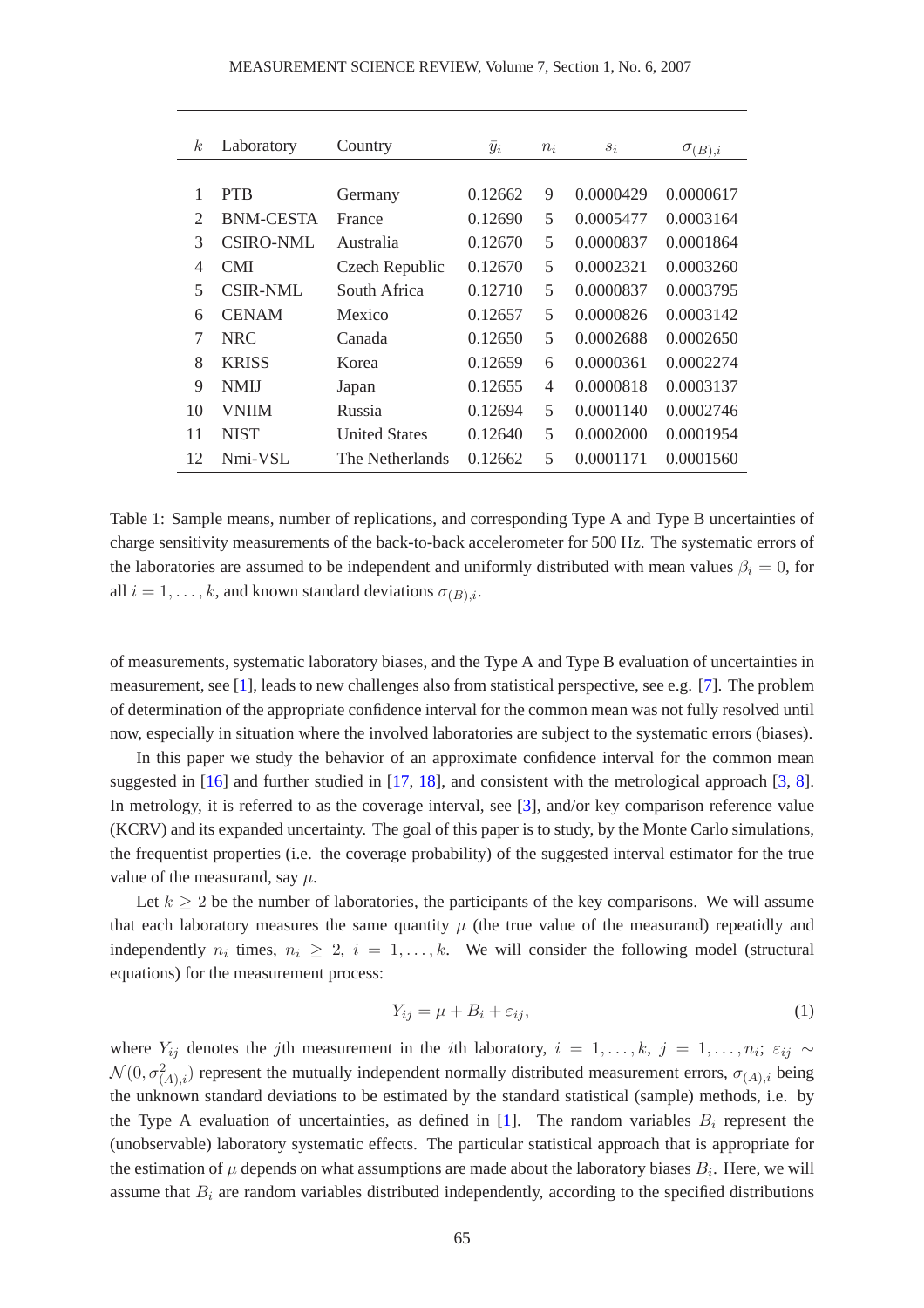

<span id="page-2-0"></span>Figure 1: Charge sensitivity measurements,  $\bar{y}_i \pm 2 \times (s_i^2/n_i + \sigma_{(B),i}^2)^{1/2}$  plotted together with the 95% confidence interval (solid horizontal lines) for  $\mu$  calculated by the suggested method and given by the equation [\(8\)](#page-5-0). Numerically, the confidence interval is given by  $0.1266327 \pm 0.9628e-004$ .

(e.g. normal, uniform or triangular) with mean values  $\beta_i$  and standard deviations  $\sigma_{(B),i}$ , to be determined by the non-statistical methods postulated based on scientific judgment, i.e. by the Type B evaluation of uncertainties, see [\[1\]](#page-8-0). From this point of view, the parameters  $\beta_i$  and  $\sigma_{(B),i}$ ,  $i = 1, \ldots, k$ , are considered here to be known (in practical situations they are evaluated by qualified expert's judgment). This case is equivalent to the model described in the International Organization for Standardization⁄s Guide to the Expression of Uncertainty in Measurement [\[1\]](#page-8-0), see also [\[3\]](#page-9-0). The distributions of  $B_i$  are usually referred to as Type B distributions, for more details see the Model 3 defined in [\[7\]](#page-9-5).

The measurement outcome of the key comparisons is given by the laboratory sample means and sample variances,  $\bar{Y}_i = \frac{1}{n_i}$  $\frac{1}{n_i} \sum_{j=1}^{n_i} Y_{ij}$  and  $S_i^2 = \frac{1}{n_i-1} \sum_{j=1}^{n_i} (Y_{ij} - \bar{Y}_i)^2$ , and by full description of the Type B distributions. Note that  $\overline{Y}_i$  and  $S_i^2$ , for  $i = 1, ..., k$ , are mutually independent variables.

#### **2. Examples**

For illustration purposes, we present two examples with output from interlaboratory comparisons. In Table [1](#page-1-0) we present the data taken from the *Final report on key comparison CCAUV.V-K1*, see [\[11\]](#page-9-10). The key interlaboratory comparisons were taken by 12 National Metrolgy Institutes (NMIs) in the area of vibration (quantity of acceleration) on the measurements of the charge sensitivity of the accelerometer standards (back-to-back accelerometer) at different frequencies and acceleration amplitudes. The resulted 95% confidence intervals are presented in Figure [1.](#page-2-0)

The second example illustrates the application of the suggested method for data from comparison measurements of time, see [\[2\]](#page-9-11). A practical scale of time for world-wide use has two essential elements: a realization of the unit of time and a continuous temporal reference. The reference used is International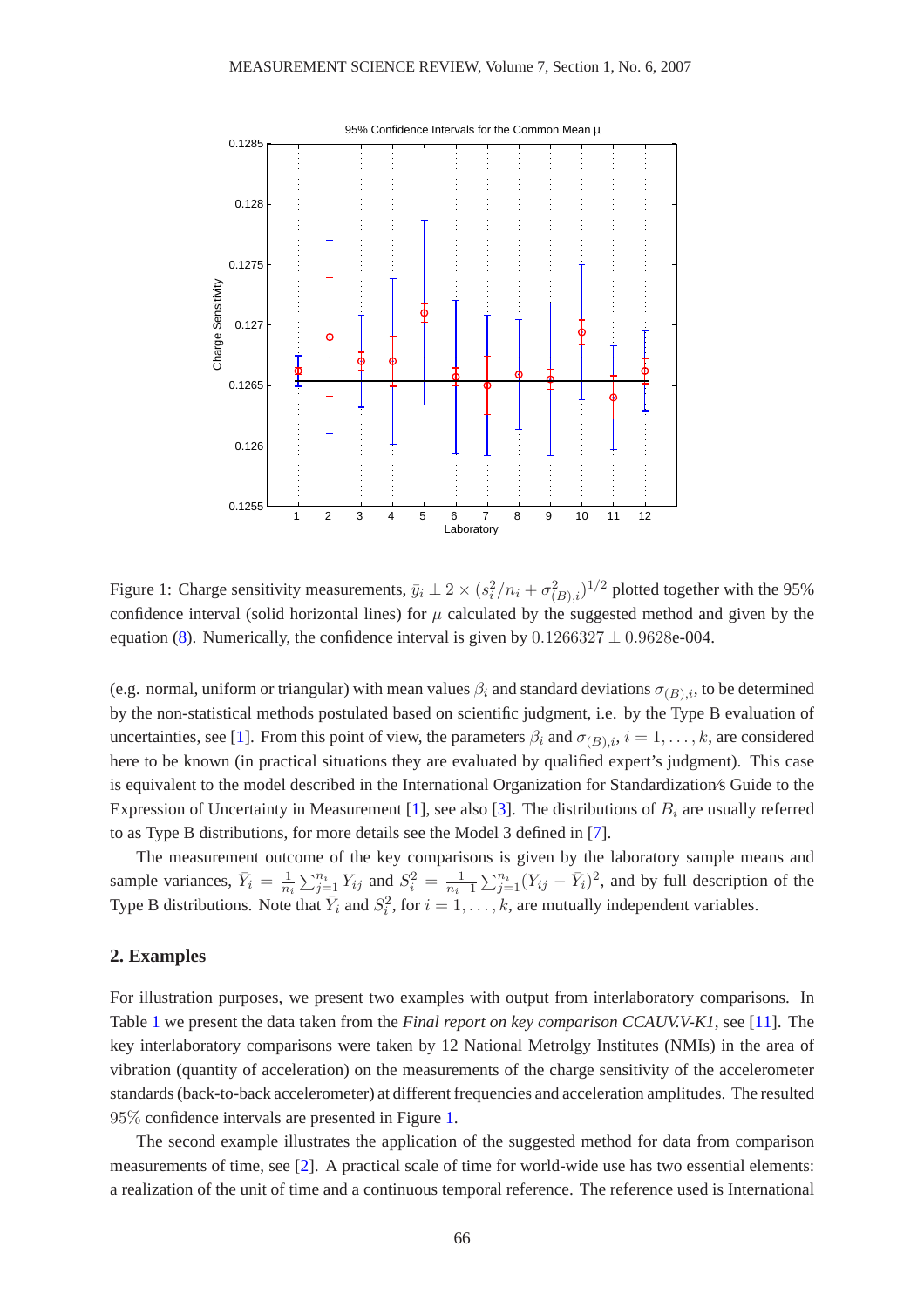| k,                          | <b>Standard Clock</b> | Laboratory     | $\bar{d}_i$ | $n_i$ | $S_i$ | $\sigma_{(B),i}$ |
|-----------------------------|-----------------------|----------------|-------------|-------|-------|------------------|
|                             |                       |                |             |       |       |                  |
| 1                           | PTB-CS1               | Braunschweig   | $-15.0$     | 35    | 5.0   | 8.0              |
| $\mathcal{D}_{\mathcal{A}}$ | PTB-CS <sub>2</sub>   | Braunschweig   | 0.2         | 35    | 3.0   | 12.0             |
| 3                           | <b>SYRTE-FOM</b>      | Paris          | 2.1         | 30    | 0.1   | 1.0              |
| 4                           | <b>SYRTE-FOM</b>      | Paris          | 3.8         | 10    | 0.2   | 1.3              |
| 5                           | <b>SYRTE-FOM</b>      | Paris          | 1.0         | 15    | 0.2   | 1.1              |
| 6                           | SYRTE-JPO             | Paris          | 3.8         | 35    | 0.8   | 6.3              |
| 7                           | PTB-CSF1              | Braunschweig   | 1.2         | 15    | 1.0   | 1.0              |
| 8                           | NIST-F1               | <b>Boulder</b> | 4.1         | 15    | 0.3   | 0.7              |
| $\mathbf Q$                 | $NPI - CsF1$          | Teddington     | 8.2         | 30    | 0.7   | 1.9              |
| 10                          | NICT-CsF1             | Tokyo          | 4.5         | 15    | 1.0   | 1.9              |

<span id="page-3-0"></span>Table 2: Sample means, number of replications, and corresponding uncertainties of the deviations of the International Atomic Time (TAI) frequency with that of the given individual Primary Frequency Standards (Standard Clocks). The systematic errors of the laboratories are assumed to be independent and uniformly distributed with mean values  $\beta_i = 0$ , for all  $i = 1, \ldots, k$ , and known standard deviations  $\sigma_{(B),i}$ .

Atomic Time (TAI), a time scale calculated at the BIPM (Bureau International des Poids et Mesures) using data from some two hundred atomic clocks in over fifty national laboratories. TAI is a realization of coordinate time. The Table [2](#page-3-0) gives the mean deviations  $\bar{d}_i$ ,  $i = 1, \ldots, k$ , obtained on the given period of estimation by comparison of the TAI frequency with that of the given individual Primary Frequency Standards (Standard Clocks). In the table  $s_i$  is the uncertainty originating in the instability of the standard and  $\sigma_{(B),i}$  is the uncertainty from systematic effects. All values are expressed in 10<sup>-15</sup> of second.

Based on the available measurements over the considered period (September 26 - October 31, 2007), and taking into account their individual uncertainties, the BIPM estimate of the mean deviation d and its computed expanded standard uncertainty u was stated as  $d = 3.1 \times 10^{-15}$  and  $u = 0.5 \times 10^{-15}$ . On the other hand, the 95% confidence interval for the mean deviation  $d$ , calculated by the suggested method [\(8\)](#page-5-0), and further assuming uniform distribution of the systematic effects, is equal to  $\langle 2.1642 \times$  $10^{-15}$ , 3.7483 ×  $10^{-15}$ ), with the estimated mean deviation  $d = 2.9563 \times 10^{-15}$  and with standard uncertainty  $u = 0.4078 \times 10^{-15}$ . Notice, that in order to be able to compare numerical results with other candidate methods, here we present the resulted values with more significant digits than necessary.

### **3. Key comparison reference value and its expanded uncertainty**

Recently, several papers have been published that suggested methods for deriving KCRV (the estimator of  $\mu$ ) and its expanded uncertainty, under the assumption that the measurement process is influenced by the systematic laboratory effects, fully characterized by their Type B distributions, see e.g. [\[8,](#page-9-9) [7,](#page-9-5) [12\]](#page-9-12) among others. However, only few of them have analyzed the frequentist statistical properties of the suggested interval estimators for  $\mu$ . Such example is e.g. [\[7\]](#page-9-5), where the suggested generalized confidence interval estimator was conservative, but in no instance in the considered simulated cases did the empirical coverage probability creep below the nominal rate of 95%. Here we consider an approximate confidence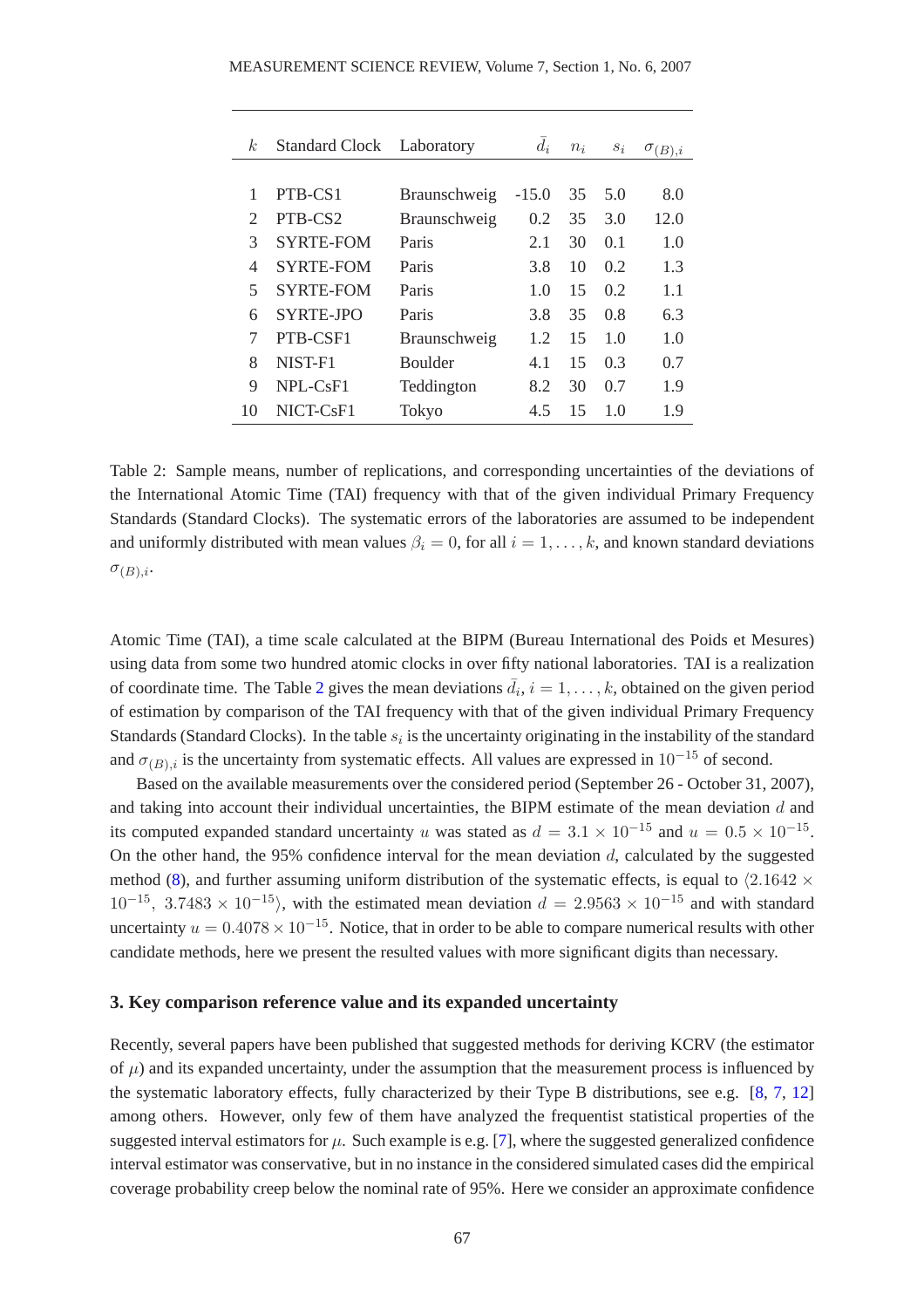interval for  $\mu$ , originally suggested in [\[16\]](#page-9-6), based on the conditional statistical inference consistent with the metrological approach suggested in ISO GUM  $[1, 3]$  $[1, 3]$ . It assumes that the measurement process follows the model [\(1\)](#page-1-1). It combines the posterior information about the true value of the measurand  $\mu$ , given the observed data from each of the laboratories. In the following paragraph we briefly describe the suggested approach.

Let  $\mu_i = \mu + b_i$  denotes the value of the measurand drifted by the systematic laboratory effect  $(b_i)$ represents the realization of the random variable  $B_i$  which is, however, unobservable). If we know the true value of the *i*th laboratory mean  $\mu_i$ , then our knowledge about the true value of the measurand  $\mu$  is given by the probability distribution of the random variable  $\tilde{\mu}_{(i)} = \mu_i - B_i$ . The value of the parameter  $\mu_i$ is unknown and could be estimated by the  $i$ th laboratory sample mean  $\bar{Y}_i$  together with its sample standard deviation  $\sqrt{S_i^2/n_i}$ . Under the model assumptions [\(1\)](#page-1-1) the random variable  $T_i = (\bar{Y}_i - \mu_i)/\sqrt{S_i^2/n_i}$  has the Student's t distribution with  $n_i - 1$  degrees of freedom. Given the observed values  $\bar{y}_i$  of  $\bar{Y}_i$ , and  $s_i^2$ of  $S_i^2$ , our knowledge about the true value of the parameter  $\mu_i$  is given by the distribution of the random variable

$$
\tilde{\mu}_i = \bar{y}_i - \sqrt{\frac{s_i^2}{n_i}} T_i,\tag{2}
$$

where  $\bar{y}_i$  and  $s_i^2$  are considered to be given constants and  $T_i \sim t_{n_i-1}$  is a random variable with the Student's t distribution with  $n_i - 1$  degrees of freedom. From that, we can express our knowledge about the true value of the measurand  $\mu$  (based on the information from the *i*th laboratory) by the distribution of the random variable

$$
\tilde{\tilde{\mu}}_{(i)} = \tilde{\mu}_i - B_i = \bar{y}_i - \sqrt{\frac{s_i^2}{n_i}} T_i - B_i.
$$
\n(3)

By combining the random variables we can finally express our knowledge about the true value of the measurand  $\mu$  (based on the information from the k laboratories) by the probability distribution of the random variable

$$
\tilde{\tilde{\mu}} = \sum_{i=1}^{k} w_i \tilde{\tilde{\mu}}_{(i)} = \sum_{i=1}^{k} w_i \bar{y}_i - \sum_{i=1}^{k} w_i \sqrt{\frac{s_i^2}{n_i}} T_i - \sum_{i=1}^{k} w_i B_i,
$$
\n(4)

<span id="page-4-0"></span>where  $w_i$ ,  $\sum_{i=1}^{k} w_i = 1$ , are properly chosen weights, in [\[16\]](#page-9-6) suggested as

$$
w_i = \left(1/\left(\sqrt{\frac{s_i^2}{n_i}}\sqrt{\frac{s_p^2}{n_i}}\frac{n_i-1}{n_i-3} + \sigma_{(B),i}^2\right)\right)/\left(\sum_{l=1}^k 1/\left(\sqrt{\frac{s_l^2}{n_l}}\sqrt{\frac{s_p^2}{n_l}}\frac{n_l-1}{n_l-3} + \sigma_{(B),l}^2\right)\right),\tag{5}
$$

where  $s_p^2$  is the pooled variance estimate,  $s_p^2 = \sum_{i=1}^k (n_i - 1)s_i^2/(\sum_{i=1}^k n_i - k)$ .

Here is the reasoning for selection of the weights given by [\(5\)](#page-4-0): The goal was to select such weights that in a specific situation with  $\sigma_{(B),i}^2 = 0$ ,  $i = 1, \ldots, k$ , the proposed interval estimator would be the exact  $(1 - \alpha) \times 100\%$  confidence interval for  $\mu$ . In particular, let us consider the model without systematic errors, namely  $\bar{Y}_i = \mu + \bar{\varepsilon}_i$ ,  $i = 1, \ldots, k$ ,  $\bar{\varepsilon}_i \sim N(0, \sigma_{(A),i}^2/n_i)$ . Note that under given assumption  $T_i = (\bar{Y}_i - \mu)/\sqrt{(S_i^2/n_i)} \sim t_{n_i-1}$ . Let  $W = \sum_{i=1}^k u_i T_i$  where  $u_i$  are non-stochastic constants. Based on the above assumptions Fairweather in [\[5\]](#page-9-4) derived the exact confidence interval for  $\mu$  of the form

<span id="page-4-1"></span>
$$
\frac{\sum_{i=1}^{k} \sqrt{n_i/S_i^2} u_i \bar{Y}_i}{\sum_{i=1}^{k} \sqrt{n_i/S_i^2} u_i} \pm \frac{q_{1-\alpha/2}}{\sum_{i=1}^{k} \sqrt{n_i/S_i^2} u_i}.
$$
\n(6)

where the quantile  $q_{1-\alpha/2}$  is implicitly defined by the equation  $\Pr\left(\left|\sum_{i=1}^k u_i T_i\right| < q_{1-\alpha/2}\right) = 1-\alpha$ . In this set-up, let  $w_i = \sqrt{n_i/S_i^2} u_i/(\sum_l^k \sqrt{n_l/S_l^2} u_l)$  denote the weights of the weighted mean of sample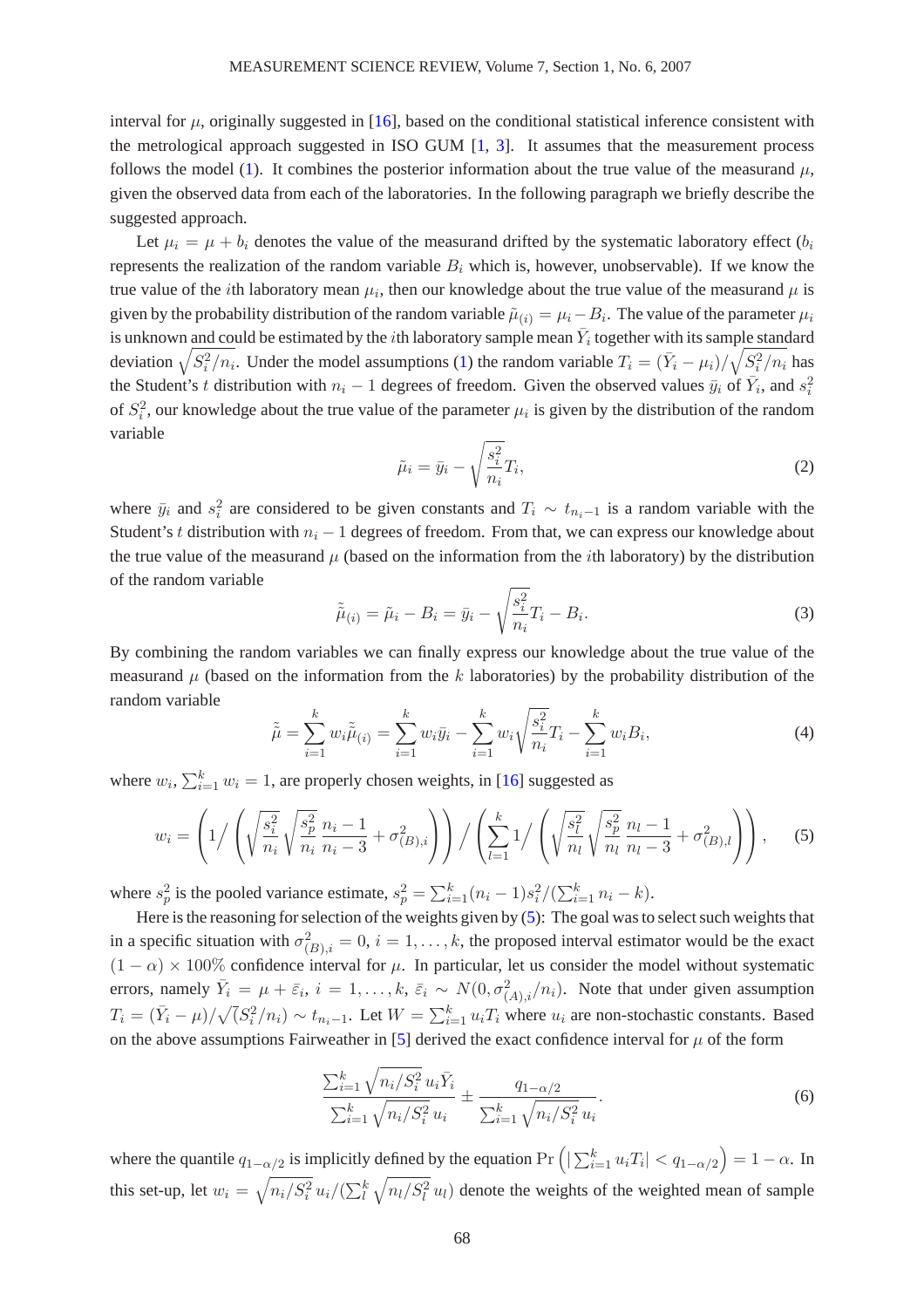

<span id="page-5-1"></span>Figure 2: The empirical coverage probabilities of the interval estimator [\(8\)](#page-5-0) for  $\mu$ . Here, the systematic errors are assumed to be independent with normal distributions with  $B_i \sim \mathcal{N}(0, \sigma_{(B),i}^2)$ .

means. The confidence interval [\(6\)](#page-4-1) is exact for any non-stochastic coefficients  $u_i$ . It was shown in [\[15\]](#page-9-13) that if we choose the natuaral weights (i.e. inversly proportional to the sample variances), i.e.  $w_i \stackrel{prop.}{\sim} n_i/S_i^2$ , the interval [\(6\)](#page-4-1) is no more the exact confidence interval on the given significance level  $\alpha$ . If  $\sigma_{(B),i}^2 = 0$ , the weights given by [\(5\)](#page-4-0) are of the form  $w_i = \sqrt{n_i/S_i^2} u_i/(\sum_{l}^{k} \sqrt{n_l/S_l^2} u_l)$ , where  $u_i$  are the non-stochastic coefficients, and so has the property that the interval [\(6\)](#page-4-1) is an exact  $(1 - \alpha) \times 100\%$ confidence interval.

So, given the weights [\(5\)](#page-4-0), the observed value of the key comparison reference value (KCRV) is given as the expected value of the distribution of the random variable  $\tilde{\mu}$  and its associated standard uncertainty is given as the standard deviation of  $\tilde{\tilde{\mu}}$ , see [\[3\]](#page-9-0), i.e.

<span id="page-5-0"></span>
$$
\mu_{KCRV} = \sum_{i=1}^{k} w_i (\bar{y}_i - \beta_i), \qquad u_{KCRV} = \sqrt{\sum_{i=1}^{k} w_i^2 \left( \frac{s_i^2}{n_i} \frac{n_i - 1}{n_i - 3} + \sigma_{(B), i}^2 \right)}. \tag{7}
$$

This uncertainty is well defined if  $n_i > 3$  for all  $i = 1, \ldots, k$ . The expanded uncertainty of KCRV is defined as the half-length of the  $(1 - \alpha) \times 100\%$  coverage interval for  $\mu$ , see [\[3\]](#page-9-0), i.e.

$$
\langle \mu_{KCRV} + q_{\alpha/2}, \, \mu_{KCRV} + q_{1-\alpha/2} \rangle, \tag{8}
$$

where  $q_{\alpha/2}$  and  $q_{1-\alpha/2}$  are the quantiles of the distribution of the random variable  $\tilde{\tilde{\mu}} - \mu_{KCRV}$ . The quantiles  $q_{\alpha/2}$  and  $q_{1-\alpha/2}$  could be evaluated approximately by Monte Carlo simulations, or exactly by the algorithm tdist, briefly explained in the following section. For more details see also [\[14\]](#page-9-14).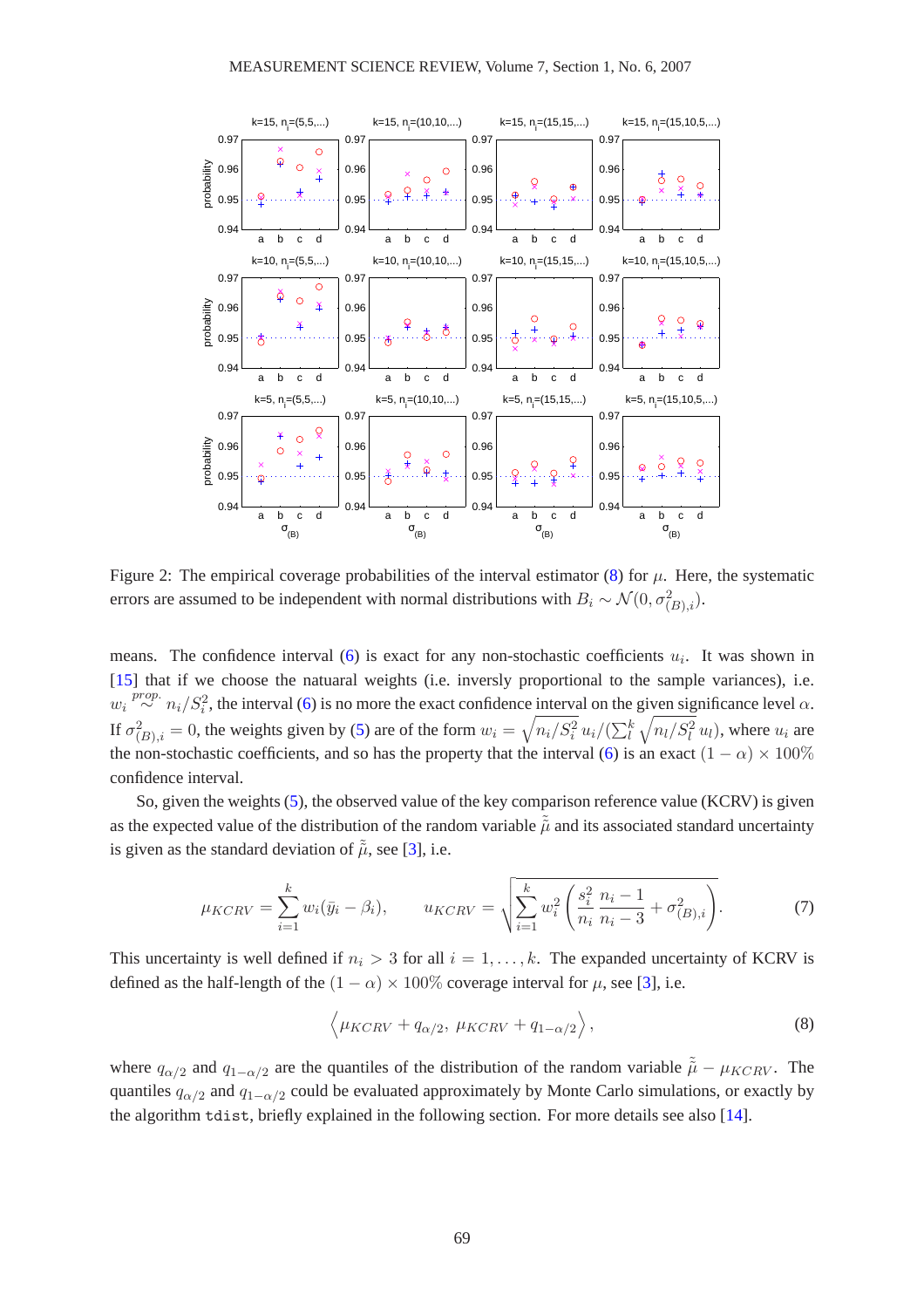

<span id="page-6-0"></span>Figure 3: The empirical coverage probabilities of the 95% confidence interval [\(8\)](#page-5-0) for  $\mu$ . Here, the systematic errors are assumed to be independent with uniform distributions with  $B_i \sim \mathcal{U}(-\delta_i, \delta_i)$ ,  $\delta_i = \sqrt{3}\sigma_{(B),i}.$ 

## **4. Algorithm** tdist **for computing the exact distribution of a linear combination of independent random variables**

The algorithm tdist numerically evaluates the exact distribution of a linear combination of independent random variables with the standard normal, uniform, triangular, and Student's  $t$  distributions. The first version of the algorithm (calculates the distribution of a linear combination of independent Student's t random variables) was implemented in MATLAB and R (the environment for statistical computating), and is publicly available at <http://www.mathworks.com/matlabcentral/fileexchange/>, file object Id 4199 (Matlab version), and at <http://cran.r-project.org/src/contrib/Descriptions/tdist.html> (R version).

Here we briefly describe the priciple and the method used in the algorithm tdist, for more details see [\[14\]](#page-9-14). First, consider a random variable  $T = \sum_{i=1}^{k} \lambda_i T_i$ , i.e. a linear combination of independent Student's t random variables with  $\nu_i, i=1,\ldots,k,$  degrees of freedom. Let  $\phi_{T_i}(t)$  denote the characteristic function of  $T_i$ . The characteristic function of T is

$$
\phi_T(t) = \phi_{T_1}(\lambda_1 t) \cdots \phi_{T_k}(\lambda_k t). \tag{9}
$$

where

$$
\phi_{T_i}(\lambda_i t) = \frac{1}{2^{\frac{\nu_i}{2} - 1} \Gamma(\frac{\nu_i}{2})} \left( \nu_i^{\frac{1}{2}} |\lambda_i t| \right)^{\frac{\nu_i}{2}} K_{\frac{\nu_i}{2}} \left\{ \nu_i^{\frac{1}{2}} |\lambda_i t| \right\},\tag{10}
$$

where  $\phi_{T_i}$  denotes the characteristic function of the random variable  $T_i$  with Student's t distribution with  $\nu_i$  degrees of freedom, and  $K_\alpha\{z\}$  denotes the modified Bessel function of the second kind. For detailed derivation see [\[13\]](#page-9-15). Note that the characteristic function of the Student's  $t$  random variable is a real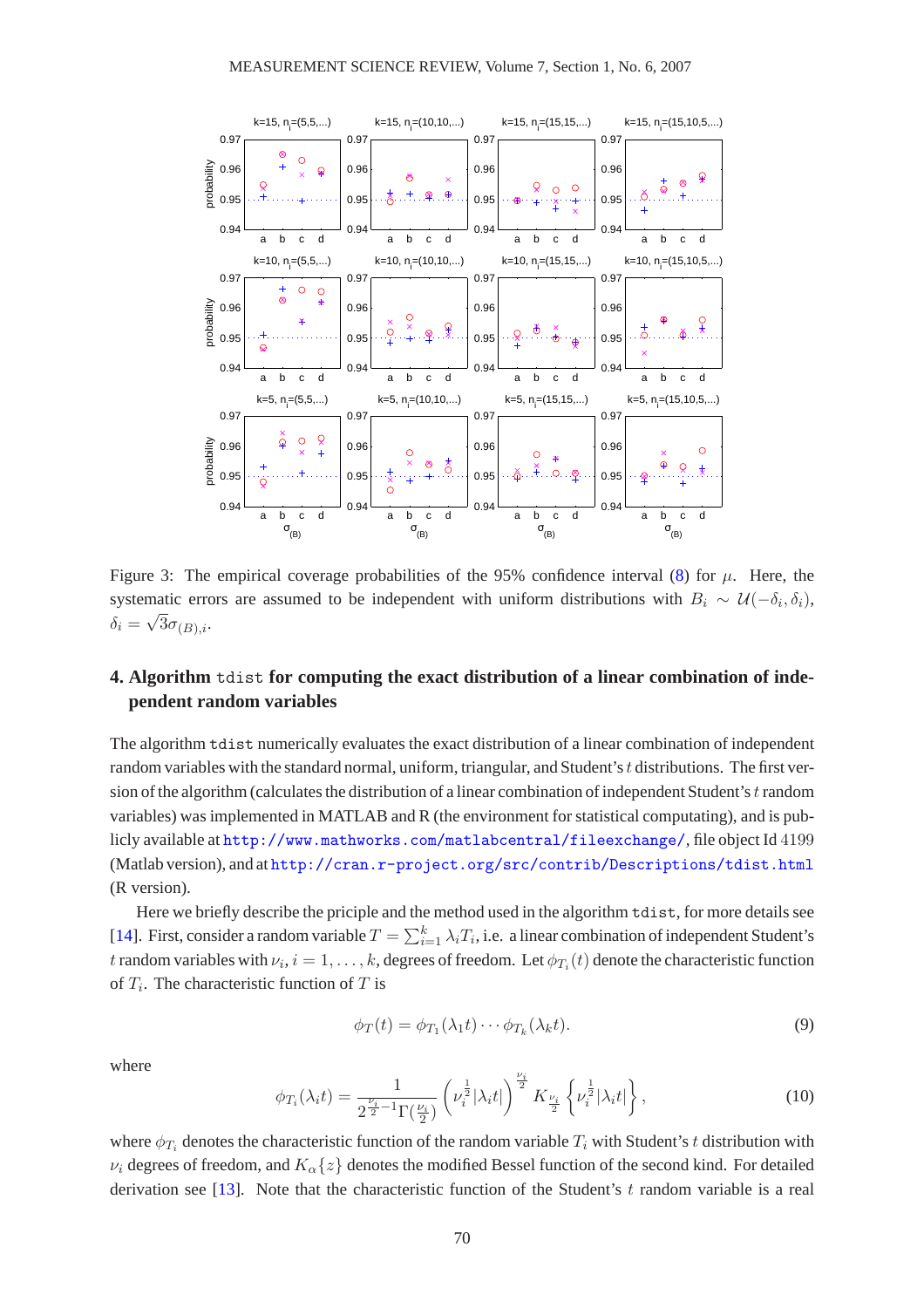

<span id="page-7-2"></span>Figure 4: The empirical coverage probabilities of the 95% confidence interval [\(8\)](#page-5-0) for  $\mu$ . Here, the systematic errors are assumed to be independent with triangular distributions  $B_i \sim \Delta(-\delta_i, \delta_i)$ ,  $\delta_i = \sqrt{6\pi}$ .  $\sqrt{6\sigma_{(B),i}}$ .

<span id="page-7-0"></span>function. Then, the distribution function  $F_T(x) = \Pr{T \le x}$  is given by

$$
F_T(x) = \frac{1}{2} - \frac{1}{\pi} \int_0^\infty \Im\left(\frac{e^{-itx} \phi_T(t)}{t}\right) dt
$$
  

$$
= \frac{1}{2} + \frac{1}{\pi} \int_0^\infty \frac{\sin(tx)\phi_T(t)}{t} dt,
$$
 (11)

and the probability density function  $f_T(x)$  of T is given by

<span id="page-7-1"></span>
$$
f_T(x) = \frac{1}{\pi} \int_0^\infty \Re\left(e^{-itx} \phi_T(t)\right) dt
$$
  
=  $\frac{1}{\pi} \int_0^\infty \cos(tx) \phi_T(t) dt.$  (12)

The algorithm tdist evaluates the integrals in  $(11)$  and  $(12)$  by multiple p-points Gaussian quadrature over the real interval  $t \in (0, 10\pi)$  which involves base points  $b_{ij}$  and the weight factors  $w_{ij}$ ,  $i = 1, \ldots, p$ ,  $j=1,\ldots,m$ .

$$
F_T(x) \approx \frac{1}{2} + \frac{1}{\pi} \sum_{j=1}^m \sum_{i=1}^p \frac{\sin(b_{ij}x)}{b_{ij}} W_{ij},
$$
\n(13)

$$
f_T(x) \approx \frac{1}{\pi} \sum_{j=1}^{m} \sum_{i=1}^{p} \cos(b_{ij} x) W_{ij},
$$
 (14)

with  $W_{ij} = w_{ij} \phi_T(b_{ij})$ . Notice, that for evaluation of  $F_T(x)$  and  $f_T(x)$  in many different points the algorithm requires only one evaluation of the weights  $W_{ij}$ , which directly depend on the characteristic function  $\phi_T(\cdot)$  and does not depent on x.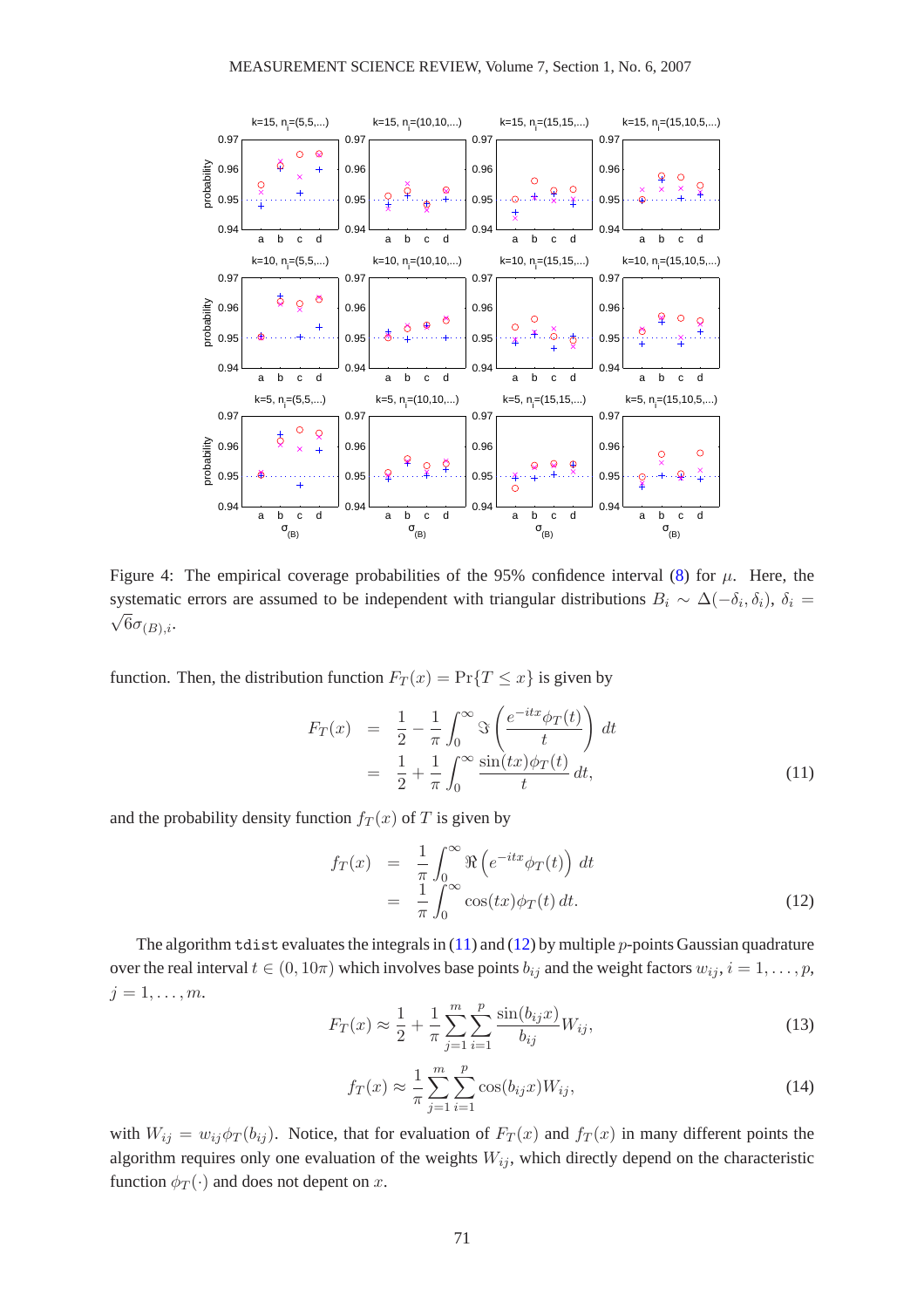The algorithm could be easily generalized to other symmetric distributions with known characteristic functions. Here we consider independent random variables  $Z \sim \mathcal{N}(0, 1)$  (standard normal distribution),  $U \sim \mathcal{U}(-1, 1)$  (uniform distribution over  $(-1, 1)$ ), and  $\Delta \sim \mathcal{T}(-1, 1)$  (triangular distribution over  $(-1, 1)$ ) with

$$
\phi_Z(\lambda t) = \exp\left\{-\frac{(\lambda t)^2}{2}\right\},\tag{15}
$$

$$
\phi_U(\lambda t) = \frac{\sin(\lambda t)}{\lambda t},\tag{16}
$$

$$
\phi_{\Delta}(\lambda t) = \frac{(2 - 2\cos(\lambda t))}{(\lambda t)^2},\tag{17}
$$

where  $\lambda$  stands for arbitrary multiplication coefficient.

# **5. Simulation study on empirical coverage probability of the approximate confidence interval for**  $\mu$

In order to check the frequentist statistical properties of the interval estimator [\(8\)](#page-5-0) we have performed a large simulation study. We have considered three types of the distribution for the systematic laboratory effects  $B_i$ . The normal (gaussian) distribution  $B_i \sim \mathcal{N}(0, \sigma_{(B),i}^2)$ , the uniform (rectangular) distribution  $B_i \sim \mathcal{U}(-\delta_i, \delta_i)$ ,  $\delta_i = \sqrt{3}\sigma_{(B),i}$ , and the triangular distribution  $B_i \sim \Delta(-\delta_i, \delta_i)$ ,  $\delta_i = \sqrt{6}\sigma_{(B),i}$ ,  $i = 1, \ldots, k$ . Without loss of generality we have assumed that  $\mu = 0$ , and that the distributions of the laboratory effects are centered at zero, i.e.  $\beta_i = 0$ . We have considered the following specific designs of the interlaboratory comparison experiment:  $k \in \{5, 10, 15\}$ ,  $n_i = 5$ ,  $n_i = 10$ ,  $n_i = 15$ , and  $n_i \in$  $\{15, 10, 5, 15, 10, 5, 15, 10, 5, 15, 10, 5, 15, 10, 5\}$ ,  $i = 1, \ldots, k$ . Figure [2](#page-5-1) presents the empirical coverage probabilities of the interval estimator [\(8\)](#page-5-0) for the true value of the measurand  $\mu$ , based on 10000 Monte Carlo simulations from the model [\(1\)](#page-1-1) with  $B_i \sim \mathcal{N}(0, \sigma_{(B),i}^2)$ ,  $i = 1, \ldots, k$ , for each specific design with the nominal significance level  $\alpha = 0.05$ . By a we denote the designs with  $\sigma_{(B),i} = 0$ , by b we denote the designs with  $\sigma_{(B),i} = 1$ , by c we denote the designs with  $\sigma_{(B),i} = 5$ , and by d we denote the designs with  $\sigma_{(B),i} \in \{1,2,3,4,5,1,2,3,4,5,1,2,3,4,5\}, i = 1,\ldots,k$ . The coverage probabilities for designs with  $\sigma_{(A),i} = 1, i = 1, \ldots, k$ , are plotted by the symbol +, for designs with  $\sigma_{(A),i} = 5, i = 1, \ldots, k$ , are plotted by the symbol  $\circ$ , and for designs with  $\sigma_{(A),i} \in \{1, 2, 3, 4, 5, 1, 2, 3, 4, 5, 1, 2, 3, 4, 5\}, i = 1, ..., k$ , are plotted by the symbol  $\times$ . Similarly, Figure [3](#page-6-0) presents the empirical coverage probabilities with  $B_i \sim \mathcal{U}(-\delta_i, \delta_i), \delta_i = \sqrt{3}\sigma_{(B),i}, i = 1,\ldots,k$ , and Figure [4](#page-7-2) presents the empirical coverage probabilities with  $B_i \sim \Delta(-\delta_i, \delta_i)$ ,  $\delta_i = \sqrt{6}\sigma_{(B),i}$ ,  $i = 1, ..., k$ , respectively.

#### **6. Conclusions**

The general conclusion of the present simulation study is the observation that the interval estimator [\(8\)](#page-5-0) shows good statistical properties with the empirical coverage probabilities close to the nominal 95% level for all three considered types of distributions of the laboratory systematic effects. For designs with smaller number of replication ( $n_i = 5$ ,  $i = 1, \ldots, k$ ) the confidence interval [\(8\)](#page-5-0) is slightly conservative with the values of the emprirical coverage probabilities growing up to 96.5%.

### <span id="page-8-0"></span>**References**

[1] BIPM, IEC, IFCC, ISO, IUPAC, OIML (1995). *Guide to the expression of uncertainty in measurement*. 2nd ed., Sèvres: Bureau International des Poids et Mesures.